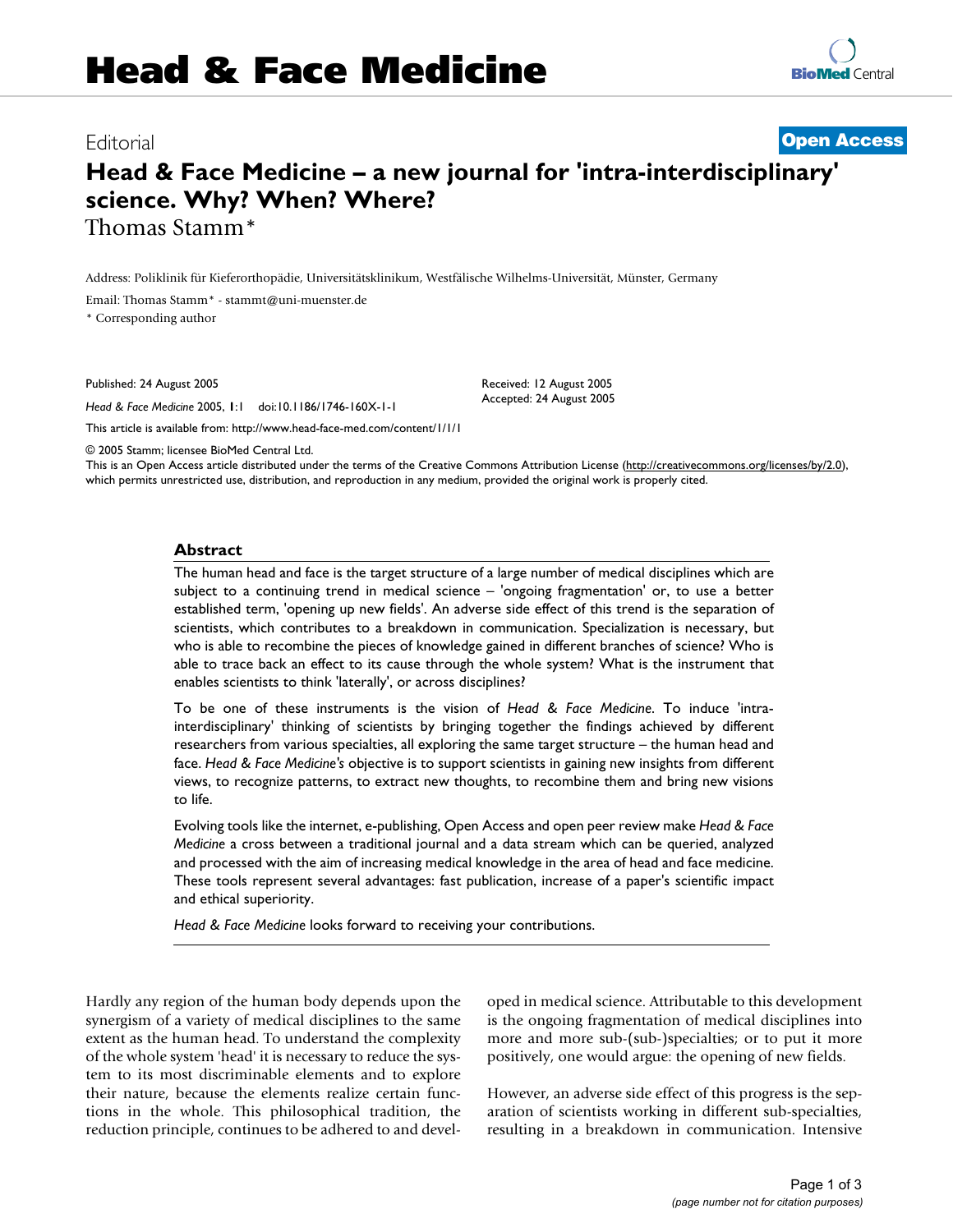scientific debate is common within the fields but not across them. Specialization is necessary, but where in this process are the individuals who are able to recombine the pieces of knowledge gained in narrow but deep branches of science? Who is able to trace back an effect to its cause through the whole system? What is the instrument that enables scientists to think lateral or parallel to their own discipline? Definitely, there is not one single instrument, but an important one is communication – communication on different levels of knowledge linked and cross-referenced to disciplines working on the same target structure. The traditional term of this concept is 'interdisciplinary'.

What do we really mean by 'interdisciplinary'? It is not the collaboration with a scientist of an adjacent medical branch who is not interested in your problem. Interdisciplinary is a kind of thinking, and it is initiated in an individual mind. What we really mean is 'intrainterdisciplinary'. To induce this way of thinking we need a particular dose of knowledge from the adjacent disciplines. Therefore, *Head & Face Medicine* has developed a particular vision.

# **Head & Face Medicine's vision**

*Progress in interdisciplinary diagnostics, therapy and research of pathologic conditions of the human head and face by raising new scientific questions which demand new ways of thinking to improve medical quality.*

To make this vision come true, we need your help. We need your ideas, insights, observations, and research results, across barriers of specialization, to induce creativity and innovations. This would allow us to learn from all the different disciplines which are involved in head and face disorders, by communicating, by presenting our findings, by defending our hypotheses, and by criticizing ideas and debating methodologies across the frontiers of our own formal training. It would allow us to be interdisciplinary in all ways of thinking to enrich medical knowledge. In the inaugural issue of *Head & Face Medicine*, the cofounders of the journal, Ulrich Meyer and Hans-Peter Wiesmann, will illustrate their vision of 'intra-interdisciplinary', with thoughts from bio-mineralization, tissueengineering and maxillofacial surgery.

On the way to fulfilling this mission we are grateful that it was possible to establish an international editorial board which reflects the principle of inter-disciplinarity in combination with scientific quality. All members of the editorial board are well known scientists in their respective area of expertise and have agreed to spend a vast amount of their valuable time to support our vision.

Evolution is what we need in scientific literature, not revolution [1]. With BioMed Central we found a publisher who provides a platform where we can use today's 'evolving' tools for scientific literature: e-publication, Open Access and open peer review. Let me convince you by summarizing the advantages of these tools.

# **"Publication delay has a harmful effect on patients' health"**

It has been emphasized that some of the current processes of publication involve a considerable delay in the dissemination of clinical research, which has a significant effect on patients' health [2]. A review of AIDS trials conducted in 1998 observed a publication delay of between 1.7 and 3 years. Although an improvement, the authors found that in 2004, the publication delay for randomized clinical trials was still 20 month or longer. We agree with the authors that this is unacceptable.

Many solutions have been suggested to promote timely publication. *Head & Face Medicine* aims to provide the authors with a first decision within six weeks after manuscript submission. Immediately on acceptance, the scientific community can read the author's article as a provisional PDF version. Once the journal is included in PubMed (which will occur approximately 2 months after the launch of the journal), the provisional version will be sent to PubMed and included after a 48-hour delay. This will be replaced by the final full-text version when available. *Head & Face Medicine's* general publication process is therefore faster than that of other journals with a 'rapid' publication section [2].

# **"Free online availability substantially increases a paper's impact"**

Irrespective of economic, moral and ethic arguments on 'Open Access' in scientific literature, what are today's facts? What is the benefit for the individual patient?

It has been shown that Open Access articles were cited 50– 300% more often than non-Open Access articles from the same journal and year [3]. The same applies to non-medical science literature, where on average 336% more citations for online articles were observed. There was a clear correlation between the number of times an article is cited and the probability that the article is online [4]. The ability to locate relevant scientific results quickly will dramatically improve scientific progress and therefore improve medical quality. These important findings are cogent and make it imperative for us to turn to Open Access. *Head & Face Medicine* has adopted BioMed Central's Open Access Charter [5], which is the successful base of many independent journals. At this point, it must be clearly stated that no individual who is involved in developing and sustaining *Head & Face Medicine* has competing interests.